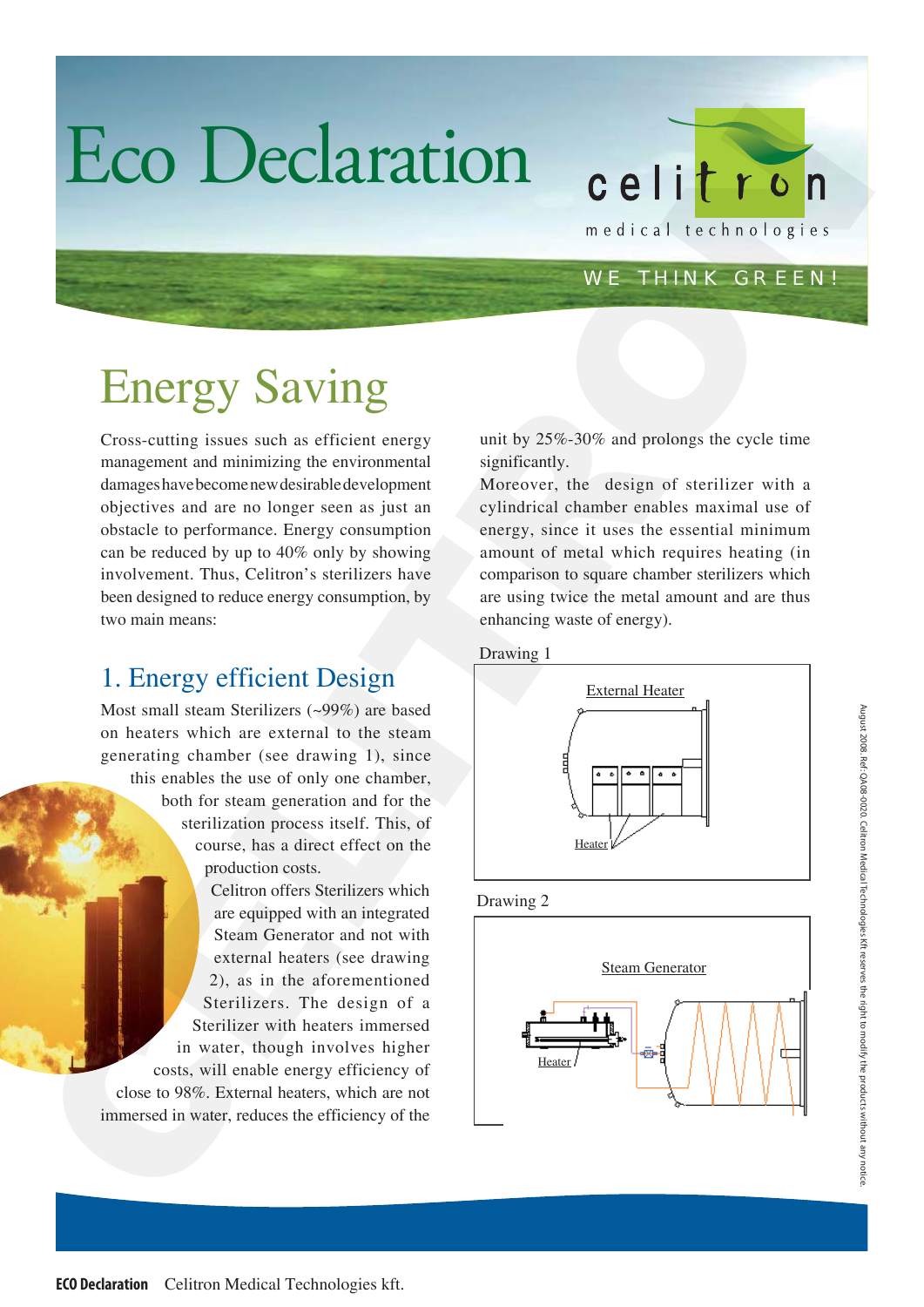

### 2. Smart Operation

Celitron's Sterilizers use designated software for tracking the operation of the heaters, the generator and the chamber. This software analyzes the energy consumption and finds the optimal way to utilize it, according to the process needs. A smart operation of immersed heaters enables saving of around 10% of energy.

Since a sterilization cycle is rapidly changing in every stage (see drawing 3), the required parameters of temperature and pressure need not be kept at the maximum at all times. Therefore, the software finds the optimal required temperature in each stage according to the plan of the next stage. The steam generator which feeds the sterilization process is kept in the optimal temperature in compliance with the next stage it will go through, to avoid energy waste. Each cycle's required energy consumption is planned and reported, and in case a defined deviation from the average is found, indicating abnormality of consumption, the system will produce a warning, and thus prevent dissipation of energy. are a statical contents of the basis of the static static static static static static static static static static static static static static static static static static static static static static static static static st



The following graphs (Drawings 4-6) will demonstrate the differences in energy consumption between a sterilizer which uses external heaters, a sterilizer which uses a steam generator, and Celitron's sterilizers, which use a steam generator and also include the Energy Saving Software.

#### Drawing 4



#### Drawing 5



#### Drawing 6



In conclusion, Celitron's Sterilizers reduce power consumption to the minimum. The use of a **Steam Generator** enables energy saving of ~20%.

The **Energy Saving software** enables a drop of 12% more. Therefore, the Sterilizers are capable of reducing consumption by  $\sim$ 32%. When comparing to other Sterilizers on the market, Celitron's Sterilizers use 40% less energy.